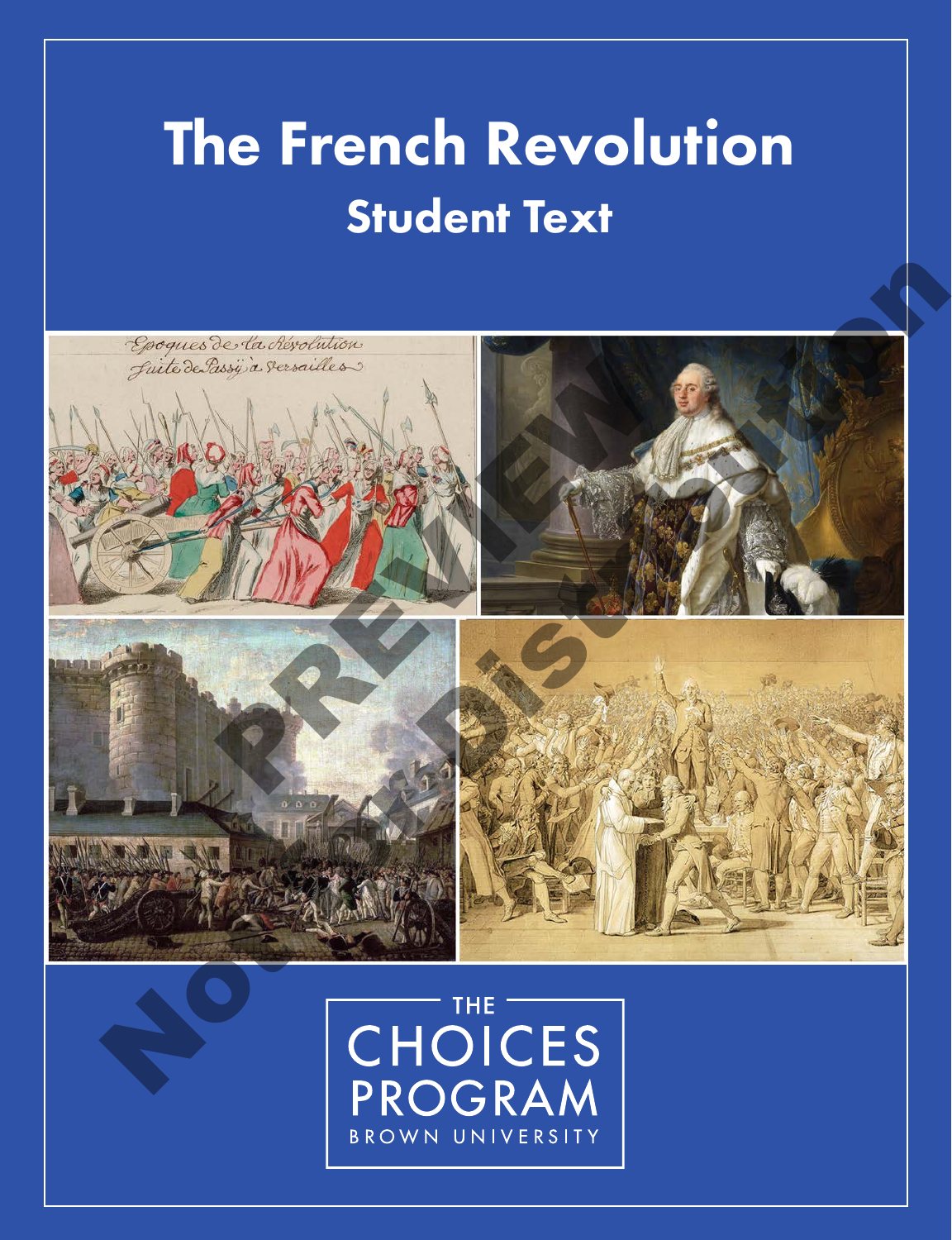## Copyright and Permissions

This document is licensed for single-teacher use. The purchase of this curriculum unit includes permission to make copies of the Student Text and appropriate student handouts from the Teacher Resource Book for use in your own classroom. Duplication of this document for the purpose of resale or other distribution is prohibited.

Permission is not granted to post this document for use online. Our Digital Editions are designed for this purpose. See www.choices.edu/digital for information and pricing.

The Choices Program curriculum units are protected by copyright. If you would like to use material from a Choices unit in your own work, please contact us for permission. FOUL OWN WORK, Please Contact us for permission. Permission is not granted to peat this document for use unline. Our Digital Editions are designed for this purpose. See www.dolocs.edu/digital for information and pricing.<br>He Choices Program curriculum units are protected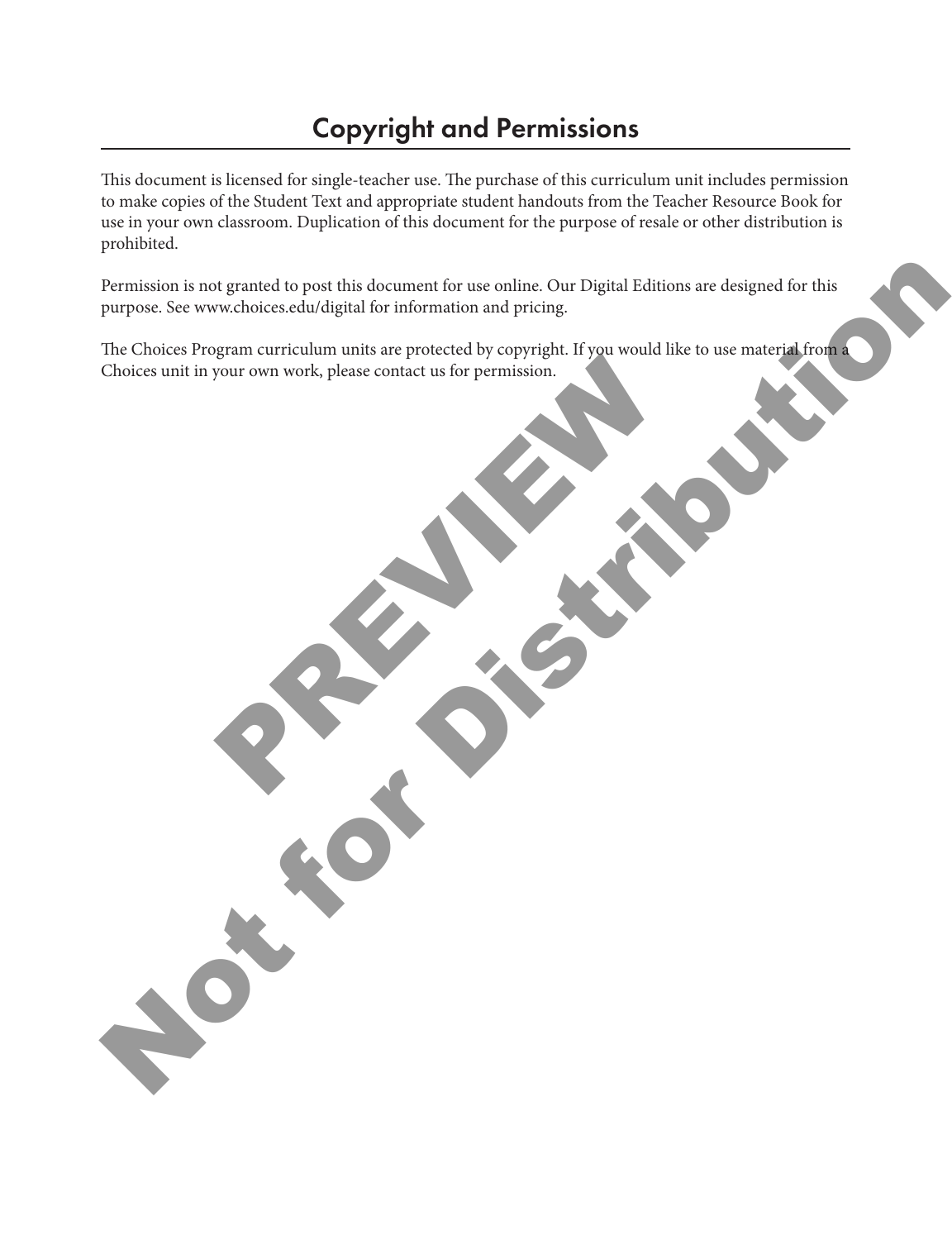### **Acknowledgments**

*The French Revolution* was developed by the Choices Program with the assistance of scholars at Brown University and other experts in the field. We wish to thank the following researchers for their invaluable input to this and previous editions: Exercise of scholars and a steveloped by the Choices Program with the assistance of scholars as the field. We wish to thank the following researchers for their invaluable input CHER Emeritus<br>
EMER Emeritus<br>
Emeritus<br>
PREVI

#### **Jonathan Beecher**

Professor of History, Emeritus University of California at Santa Cruz

**Abbott Gleason** Professor of History, Emeritus Deparment of History, Brown University

**Sharon Larson** Associate Professor of French, Christopher Newport University

All maps by Alexander Sayer Gard-Murray.

Cover graphic includes the following artwork: "Storming of the Bastille," unidentified painter, Public Domain, https://commons. wikimedia.org/w/index.php?curid=6882732; "Contemporary Illustration of the Women's March to Versailles," unknown author, Public Domain, https://commons.wikimedia.org/w/index.php?curid=81743244; "Louis XVI," by Antoine-François Callet, Public Domain, https://commons.wikimedia.org/w/index.php?curid=13361375; "The Tennis Court Oath," by Jacques-Louis David, Public Domain, https://commons.wikimedia.org/w/index.php?curid=641013. Acknowledgments<br>
The Franck Revision was developed by the Children Poyes with the production in the base<br>
Mathematic in the base of the School of the United School of the School of the School of the School of the School of

### **The Choices Program**

Assistant Director, Curriculum Development Susannah Bechtel

Curriculum Development Director Andy Blackadar

Marketing and Communications Specialist Jo Fisher

Curriculum Developer Kevin Hoskins

Administrative Manager Kathleen Magiera

Administrative Assistant Christine Seguin Faculty Director Naoko Shibusawa

Professional Development Director Mimi Stephens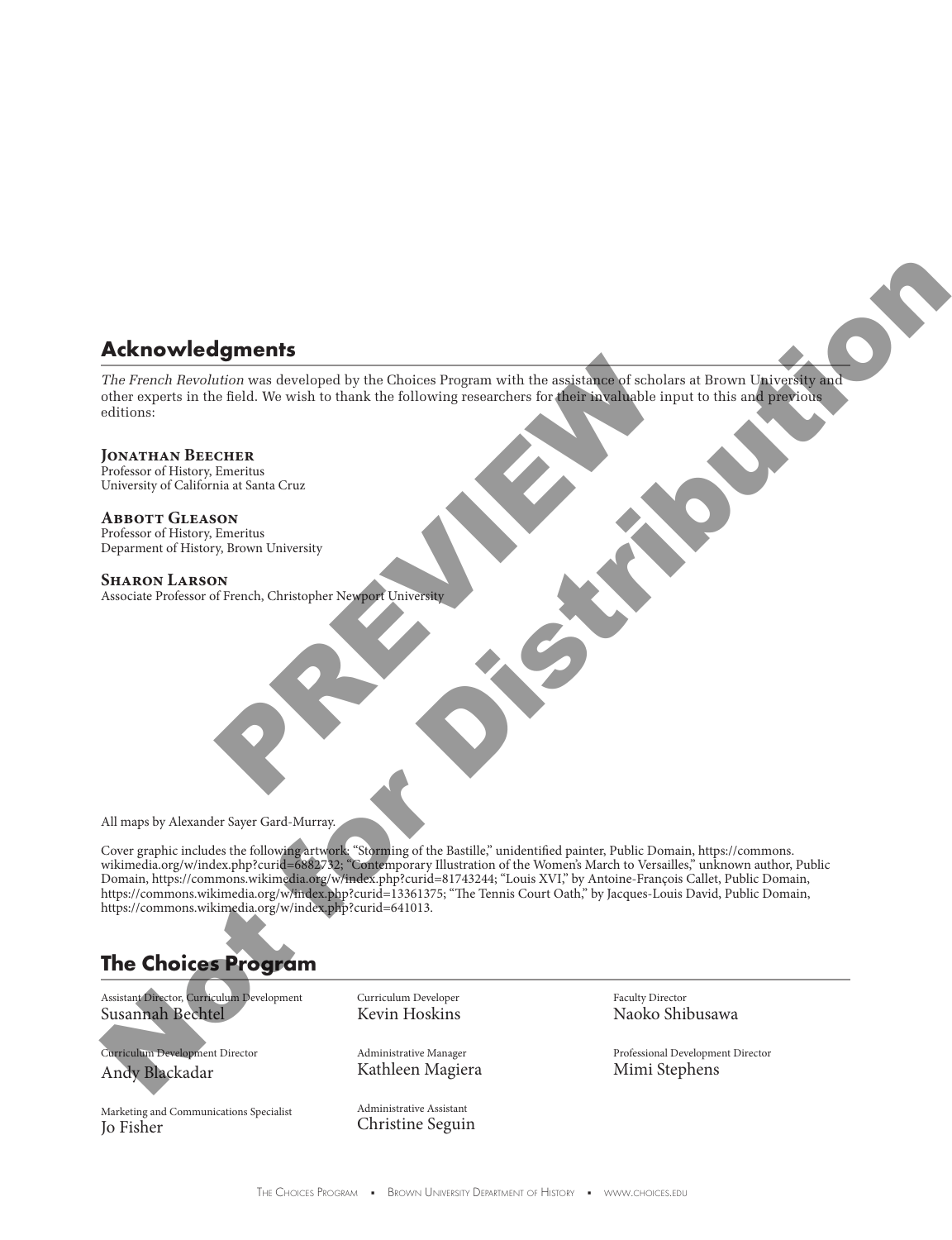## **Contents**

| The National Constituent Assembly and the Future of France23 |
|--------------------------------------------------------------|
|                                                              |
| Option 1: Conserve the Power of the King                     |
|                                                              |
|                                                              |
|                                                              |
|                                                              |
|                                                              |
|                                                              |
|                                                              |
|                                                              |
|                                                              |
|                                                              |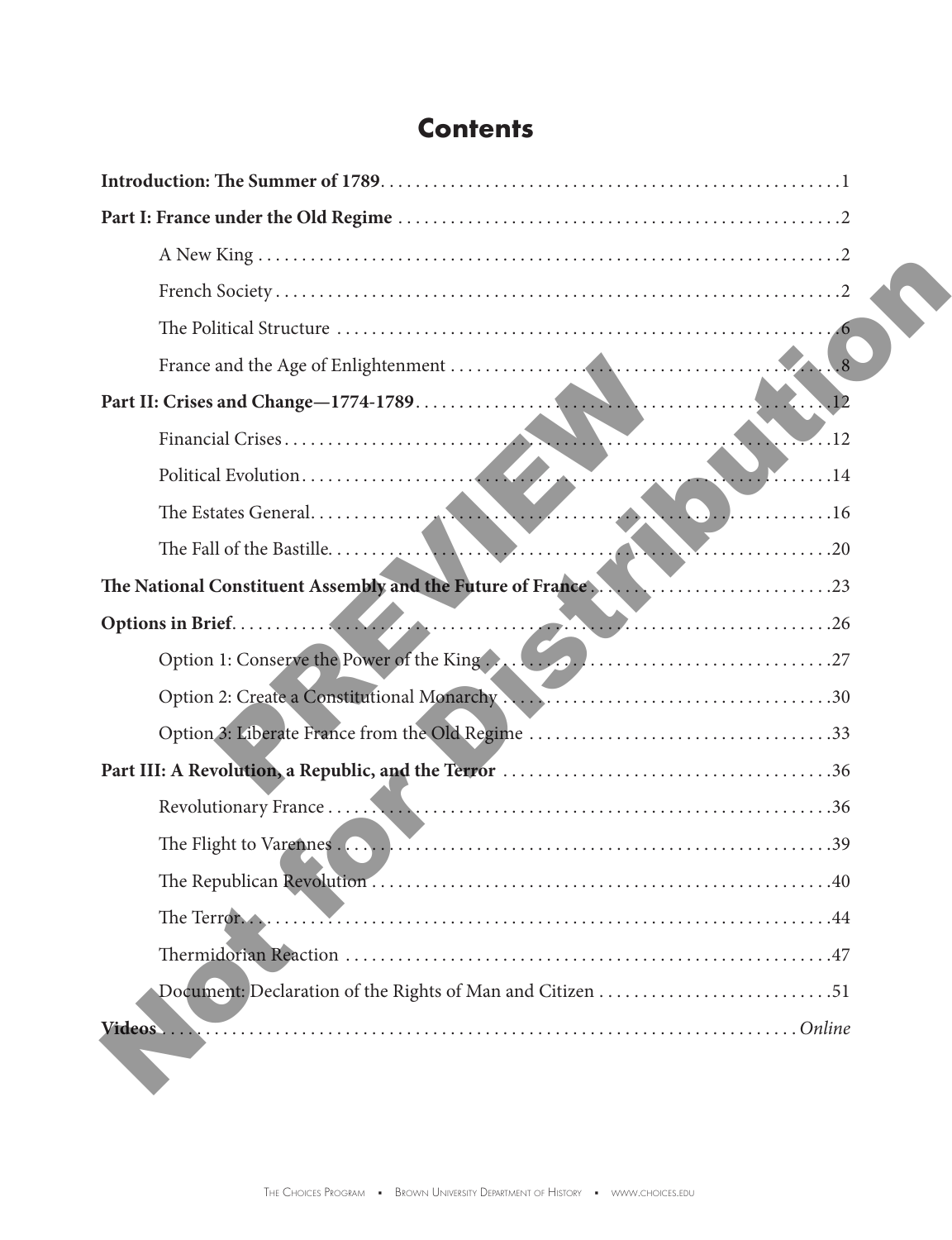## **Introduction: The Summer of 1789**

 $\sum_{\text{workers attached and captured the Bastille}$ a military fortress and prison in the city of Paris. Many were hungry and looking for food. They were also looking for gunpowder to defend themselves against soldiers called to Paris by France's King Louis XVI. The king had said that the soldiers were there to preserve public order. But the workers suspected the soldiers were there to disband the National Assembly, a new representative body that had just formed against the wishes of the king.

The National Assembly hoped to solve the serious problems facing France. Economic conditions were desperate and France's government was nearly bankrupt from fighting a succession of wars. Most recently France had spent a fortune helping Britain's American colonies achieve independence. Many of France's people faced hunger and starvation. Riots over the price of bread were common.

Worries about the arrival of the king's troops disrupted the work of the month-old National Assembly. When they found themselves locked out of the assembly's regular meeting place, the delegates swore an oath on a nearby tennis court to remain in session until they created a new constitution for France. This, they believed, was an important step to solving France's troubles. Note the set of the set of the set of the set of the set of the set of the set of the set of the set of the set of the French Revolution of the set of the French Revolution of the set of the French Revolution of the set of

*"We swear never to separate ourselves from the National Assembly, and to reassemble wherever circumstances require, until the constitution of the realm is drawn up and fixed upon solid foundations."*

—The Tennis Court Oath, June 20, 1789

Today the fall of the Bastille is the event that France and the world use to mark the French Revolution. But the revolution did not occur in a single moment. In fact, the fall of the Bastille was closer to the beginning of the revolution than the end. The French Revolution would last for

another ten years. During this time France would have three constitutions and repeated changes of government. It would fight a series of international wars and a civil war. It would go through a period of brutal dictatorship known as the Terror. It would also produce "The Declaration of Rights of Man and Citizen," a document that has had a profound impact on contemporary thinking about human rights and the role of government.

#### *Why is the French Revolution important to understand today?*

The ten years of the French Revolution were a time of intense debate and upheaval. The upheaval would have profound effects in France and beyond. Borders in Europe would change, many would suffer and die, and new ideas about politics and individual rights would emerge that would reshape the world. It is these far-reaching effects that contribute to our interest in the French Revolution today.

As you read in the coming days, try to consider the following questions: Why was there upheaval and change in France? What were the events that led to the storming of the Bastille and eventually to revolution? How did the French people determine what sort of government they would have? Why did efforts to create a democratic republic fail? Why did those committed to political rights resort to terror and dictatorship? How did the French Revolution contribute to new thinking about the relationship between people and their government? also looking for grappy of the bright sixten behavior at the bright sixten and E Crisis ( $\theta$  and the sixten and the sixten and the sixten and the sixten and the sixten and the sixten and the sixten and the sixten and the

In these readings and the activities that accompany them, you will explore the social, political, and economic conditions of France in the eighteenth century. You will then be asked to recreate the debate in the National Assembly as it pondered what should be in the constitution of France. Finally, you will consider the outcome of these debates and the course of the French Revolution.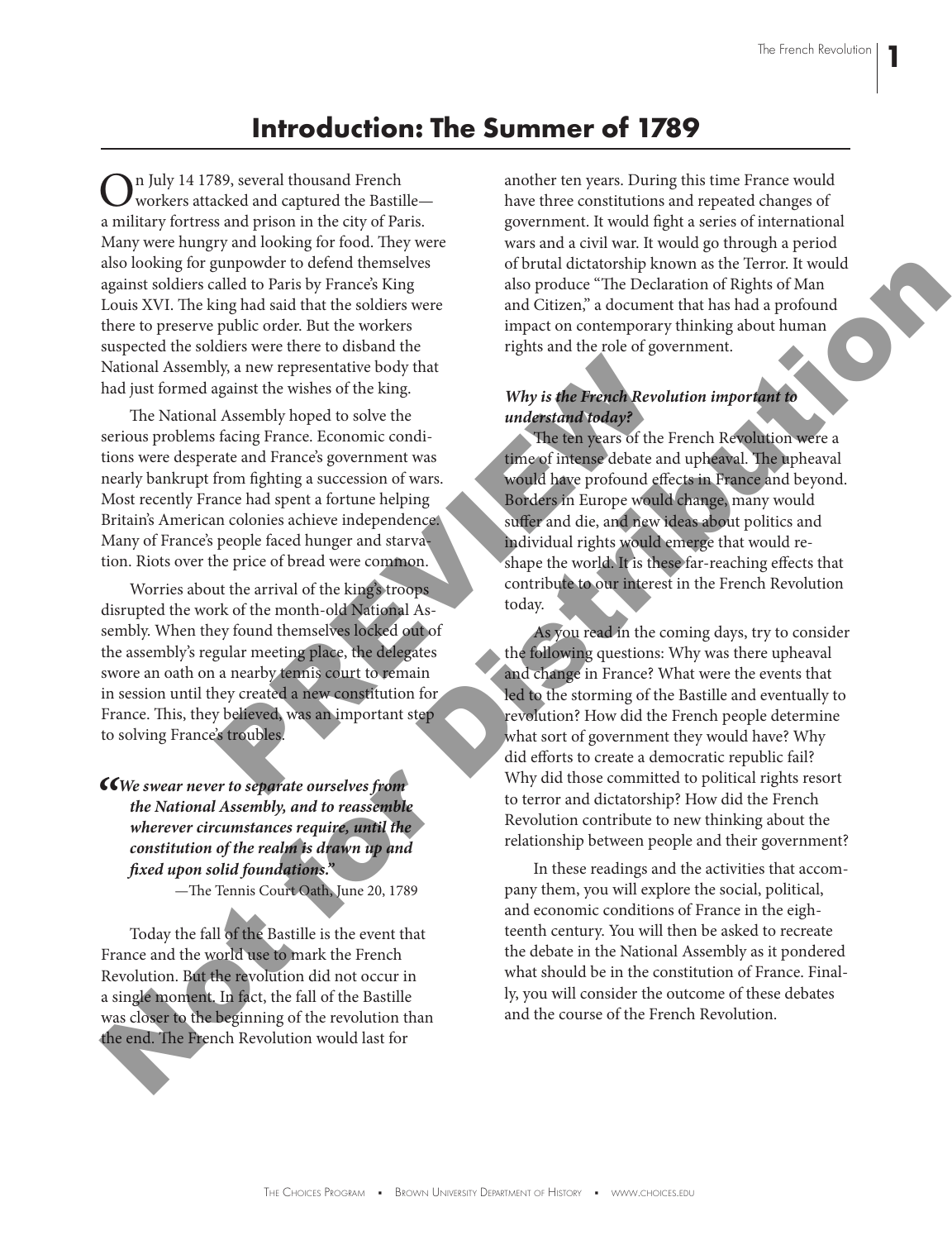# The French Revolution Teacher Resource Book



BROWN UNIVERSITY

TEACHER RESOURCE BOOK TEACHER RESOURCE BOOK

 $\rightarrow$ 

m  $\blacktriangleright$ 

 $\Omega$ 

Ŧ.

m

 $\geq$  $\overline{O}$  $\bullet$  $\bullet$ 

 $\frac{1}{2}$ 

**R**<br>O

 $\mathbf{v}$ u.  $\sim$ 

 $\pmb{\simeq}$ 

E A C H E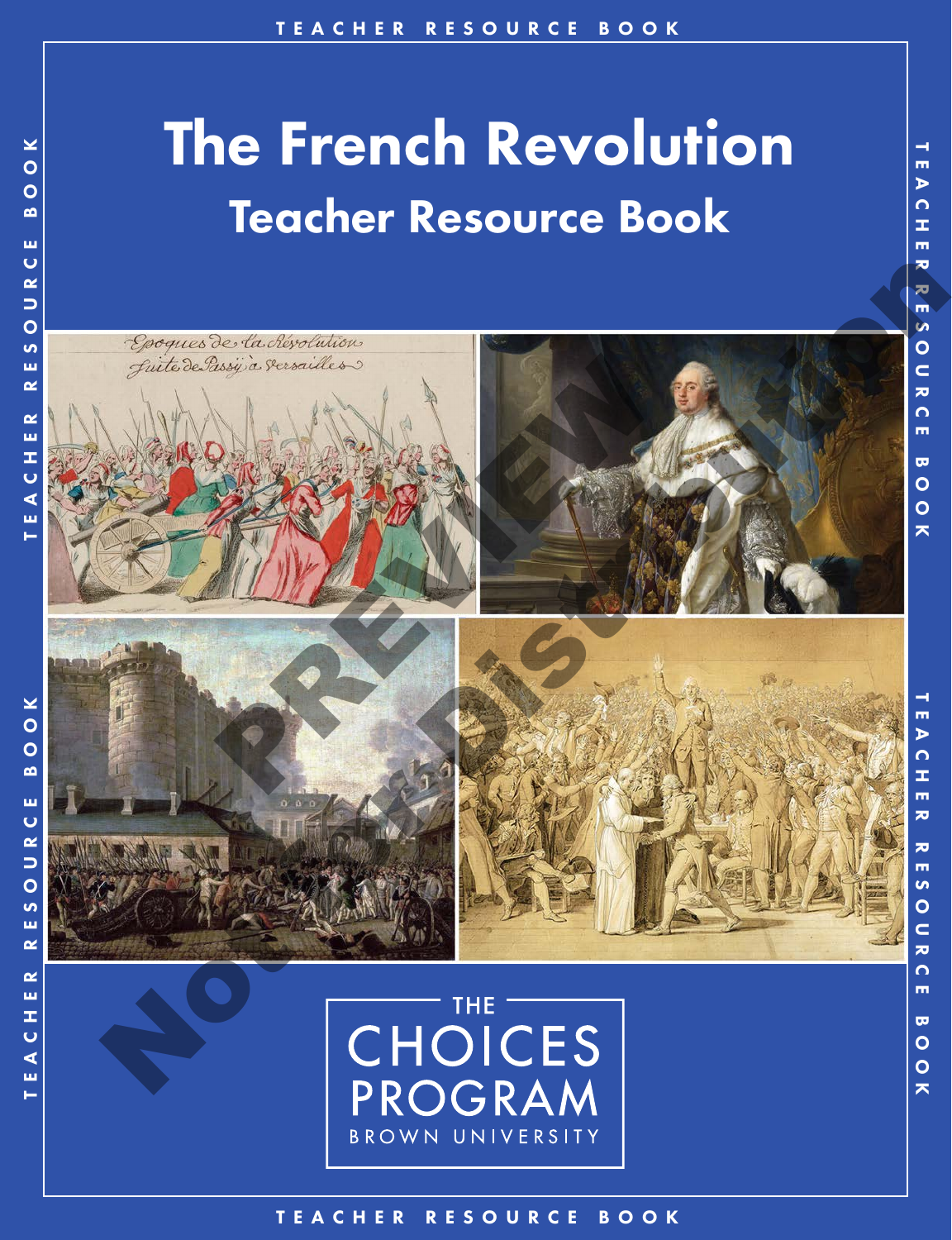| Part I: France under the Old Regime                                |
|--------------------------------------------------------------------|
|                                                                    |
|                                                                    |
| Part II: Crises and Change-1774-1789                               |
|                                                                    |
|                                                                    |
| The Options Role Play                                              |
| . 17                                                               |
|                                                                    |
|                                                                    |
| Part III: A Revolution, a Republic, and the Terror                 |
| Study Guides and Graphic Organizer                                 |
| Synthesis                                                          |
|                                                                    |
|                                                                    |
| Assessment Using Documents: The Causes of the French Revolution 41 |
|                                                                    |
|                                                                    |
|                                                                    |

## **Contents**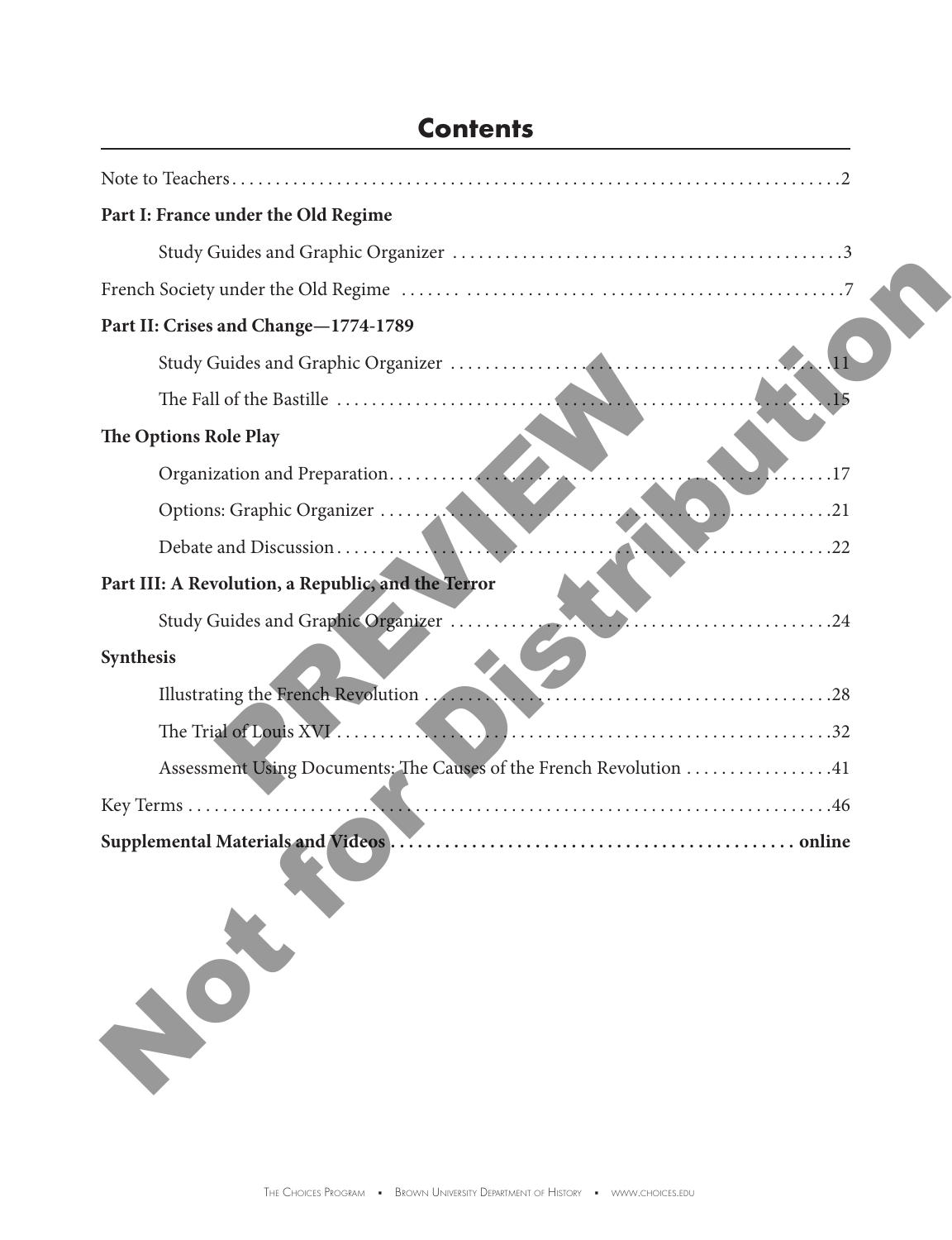## **Illustrating the French Revolution**

#### **Objective:**

**Students will:** Review and consider significant events of the French Revolution.

Identify and then graphically represent significant episodes of the French Revolution.

Assess the historical significance and legacy of events.

#### **Required Reading:**

Students should have read Part III of the student text and completed the "Study Guide—Part III" (TRB 25-26) or the "Advanced Study Guide— Part III" (TRB-2).

#### **Handouts:**

"Planning Your Graphic Short Story" (TRB 30-31)

#### **Videos:**

The short videos used with this lesson are available at <choices.edu/the-french-revolution>

#### **In the Classroom:**

**1. Considering the Course of the Revolution—**Have students consider the previous day's role play. Call on students to recap the main arguments of each of the options. What were the major points of disagreement? What were the concerns of citizens who marched to Versailles? What did the delegates eventually decide upon? How did the people of France view the future in late 1789? What sort of government and society did they think they would have? and a straphic notel, but much as<br>
uld have read Part III of the stu-<br>
mpleted the "Study Guide—<br>
or the "Advanced Study Guide—<br>
or the "Advanced Study Guide—<br>
or the "Advanced Study Guide—<br>
or the Terror strep of the Rive can guide of the Freedom Constrained Repubblicance and legacy of<br>
According the Recording Constrained Significance and legacy of<br>
2. Illustrating the Recording tensor of the Recording of the State of the State of the Cons

Now ask students to recount the events of the later years of the Revolution. What significant changes occurred after 1789? What were the challenges facing the revolutionary government? How did things turn out differently than the assembly delegates in 1789 expected?

Show the following videos of Professor Joel Revill answering the following questions:

- How did the Convention try to change France?
- What are the legacies of the French Revolution?

**2. Illustrating the Revolution—**Tell students that they will be creating graphic short stories (like a graphic novel, but much shorter) about a specific aspect or theme of the Revolution. Have students brainstorm key events and themes. Some possible suggestions include:

- The trial of the king
- The role of women
- The Terror
- The role of the *sans culottes*
- The de-Christianization movement
- The role of the Church in French society
- The life of peasants before and after the Revolution
- The affect of the ideas of the Enlightenment on the Revolution
- The affects of the Revolution on France's colonial possessions
- The results of the Revolution (domestic or international)
- The legacy of the Revolution (domestic or international)

Tell students that they can choose to create these stories individually or with a partner. Try to have each student or pair explore a different theme. Distribute "Planning Your Graphic Short Story." Tell students to read the instructions carefully and plan their graphic stories before they begin to draw. Remind students to incorporate what they know about the French Revolution and the information from the readings in their stories. They should

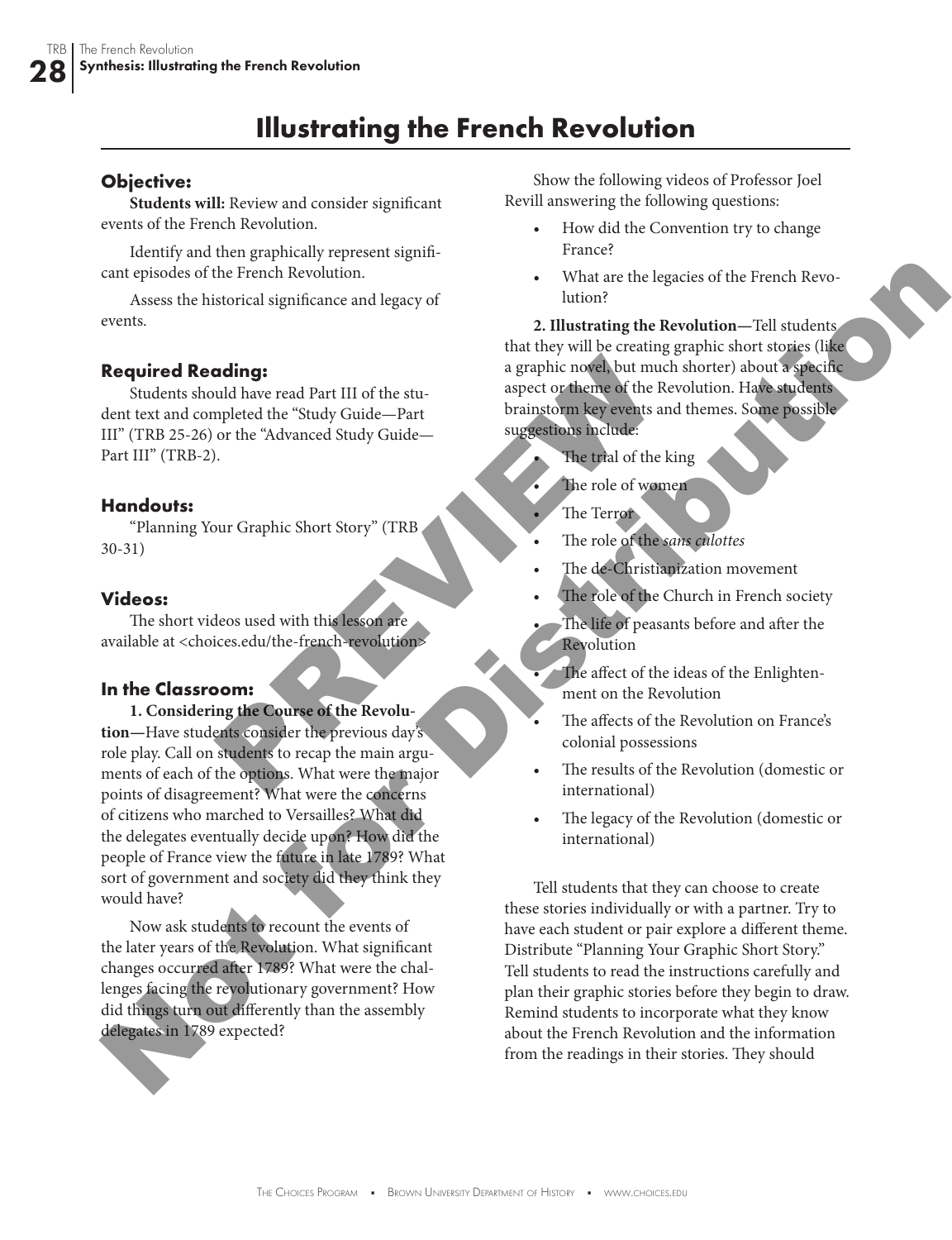be sure to limit their stories to no more than six frames. Students might find it useful to have a pencil and a good eraser for this activity, as well as a black ballpoint pen or marker to trace their pencil lines when they are finished.

**3. Sharing Student Work—**Call on students to share their stories. What key events did students decide to illustrate? Are there any similarities among the stories? Are there significant differences or divergent opinions? What sorts of methods did students use to get their messages across? Do students think that there are benefits to representing this kind of information in this format, as opposed to other mediums such as print text or video? Are there any drawbacks?

As a culmination to this activity, you may want to have students put the stories together in a class publication. Students can organize their graphic short stories into an illustrated history of the French Revolution, and perhaps write an introduction that highlights the key lessons and legacies of the Revolution.

**4. Evaluating the Revolution—**Have students consider the legacy of the French Revolution. What was the result of the Revolution in France? How did the Revolution affect the rest of the world? What key issues did the events and people of the French Revolution raise? How do the issues that were raised more than two hundred years ago still affect us today? there are benefits to representing<br>
mation in this format, as opposed<br>
as such as print text or video? Are<br>
such as print text or video? Are<br>
such as such as print text or video? Are<br>
the state of their stories conducted<br>

#### **Suggestion:**

With more advanced classes, you may want students to incorporate the Declaration of the Rights of Man and Citizen into their graphic short stories. Before beginning the lesson show the short video of Professor Joel Revill answering the question:

> What is the significance of the Declaration of the Rights of Man?

Have students consider the rights enshrined in that document. Were these rights respected in the later years of the Revolution? What about in the centuries that followed, both in France and abroad? Have students relate the Declaration to the themes of their stories. Challenge them to incorporate quotes from the document into their stories, to illustrate how certain rights were protected or violated in the events of the Revolution and beyond. decide to limit and the experimental Architecture of the Resident Control and the experimental and the experimental and the experimental and the experimental and the experimental and the experimental and the experimental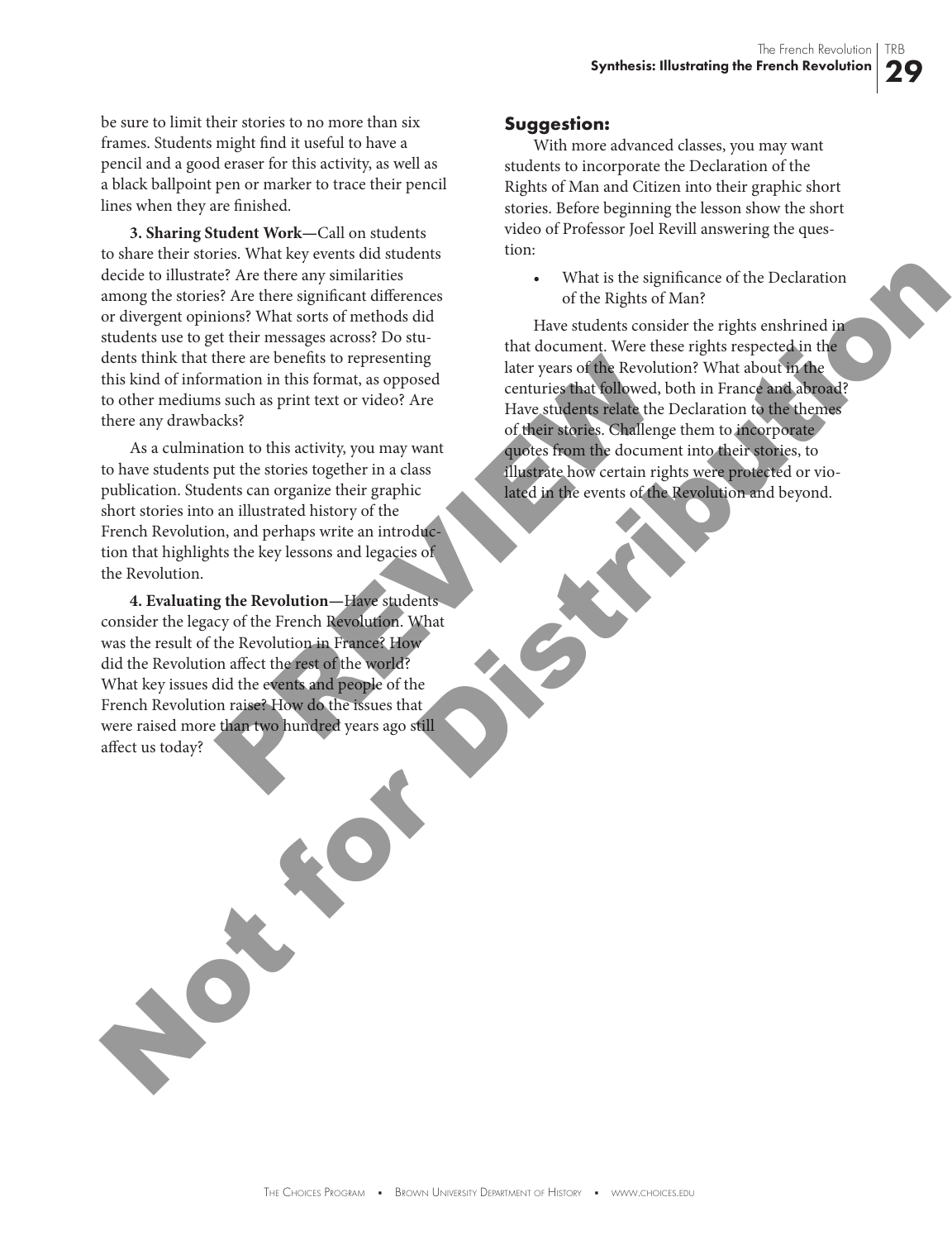TRB

## **Planning Your Graphic Short Story**

*Instructions:* In this activity, you will take on the role of a graphic novelist and write a short story about the French Revolution. You should choose a theme and create three to six frames to tell your story. Before you begin, you should think about what information you will convey. Graphic novelists use different methods to get information across, including images, captions, and word balloons. (See the example to the right.)

What information will you convey through images? Through captions? Through word balloons? Will each of your frames be the same size? If you are not good at drawing, what are other creative ways you could get your message across?



Before you begin drawing, think

about the Questions to Consider listed below, and jot down some notes about what you will include in each frame. Be sure to make your story historically accurate and informative.

#### **Questions to Consider**

What message will you try to convey through your story?

Will you take a specific perspective or point of view?

What key events will you include?

Will you need to provide historical or background information to get your message across?

Who are the key actors?

Will you set your story in a specific location or locations?